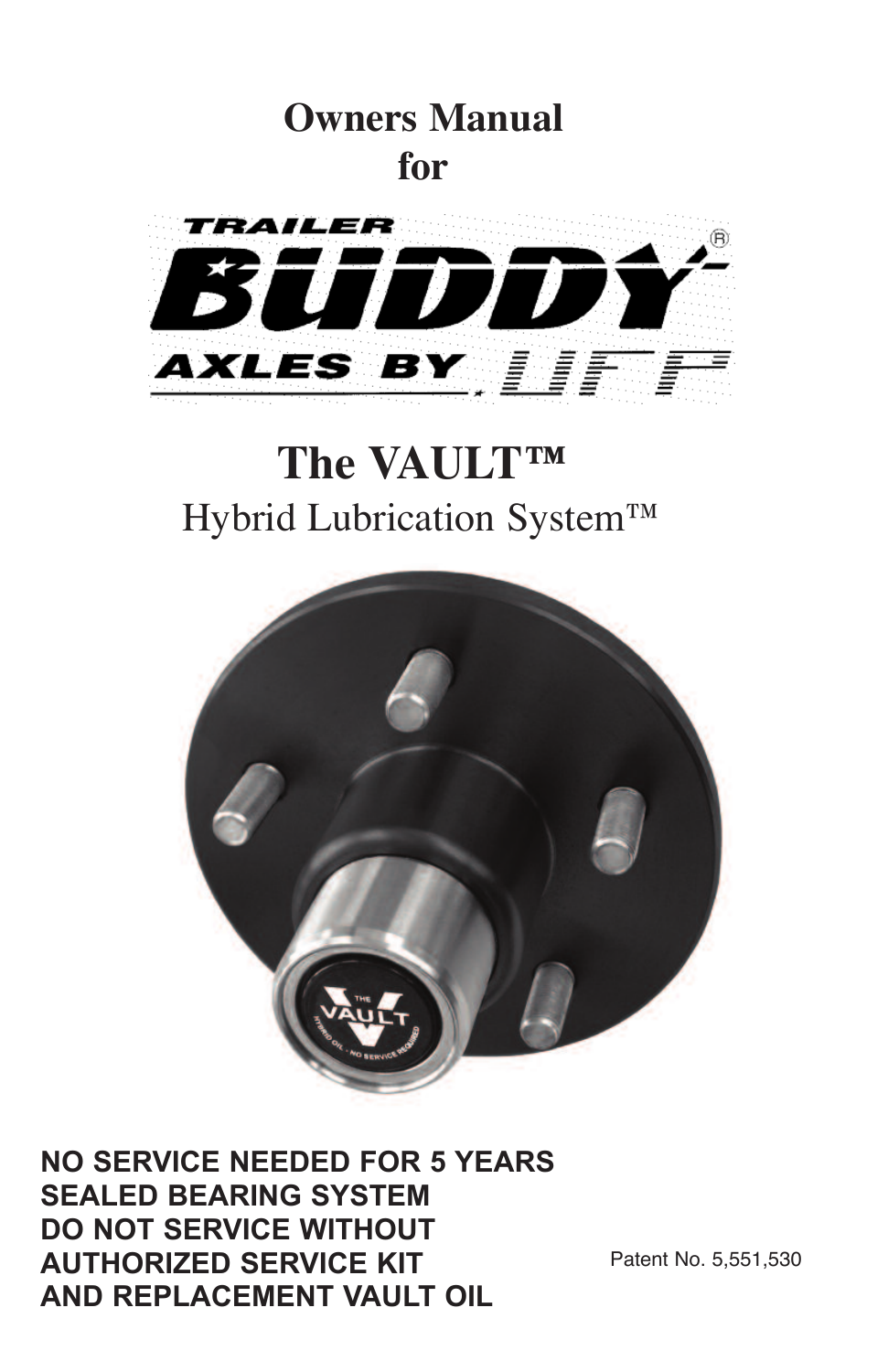# **TRAILER BUDDY AXLE**

Your trailer is equipped with a Trailer Buddy Axle utilizing the VAULT bearing protector with specially formulated "Hybrid Oil™" lubricant. The VAULT combines the benefits of oil and grease, lubricating and protecting your wheel bearings in a sealed pressurized chamber impenetrable by outside elements.

This system has a number of unique features not found on conventional trailer axles. We take care to seal every possible leak point on the front and rear of the hub. UFP makes the finest quality axle assemblies available, which are designed for long term, trouble free performance. The following information is provided to answer questions you may have regarding this product.



# **PRESSURIZED SYSTEM WON'T DAMAGE SEALS**

The slight (3-6 psi) pressure the VAULT system generates inside the hub chamber WILL NOT damage the inner oil seals. The pressure inside the hub is needed to keep water out of the hub chamber when the hub is submerged under water during boat launching and retrieval.

## **RECOMMENDED LUBRICANT**

There is no need for inspection or replenishment of the lubricant. The VAULT "Hybrid Lubrication System" uses proprietary Hybrid Oil Lubricant specially designed by UFP. At ambient temperatures the oil is thick, with a viscosity approaching grease. As the bearing temperature rises during towing, the oil thins out, replenishing the bearings with lubricant and dissipating heat. For optimal performance, only UFP's Hybrid Oil Lubricant should be used in this system.

# **ADDING / CHANGING HYBRID OIL LUBRICANT**

Adding or changing the lubricant in the VAULT is not necessary or recommended for the first five years of service, or ten years with extended warranty. All warranty service must be pre-approved by UFP, or the claim will not be considered valid. After your warranty period expires, refer to the "SERVICE" section for additional instructions.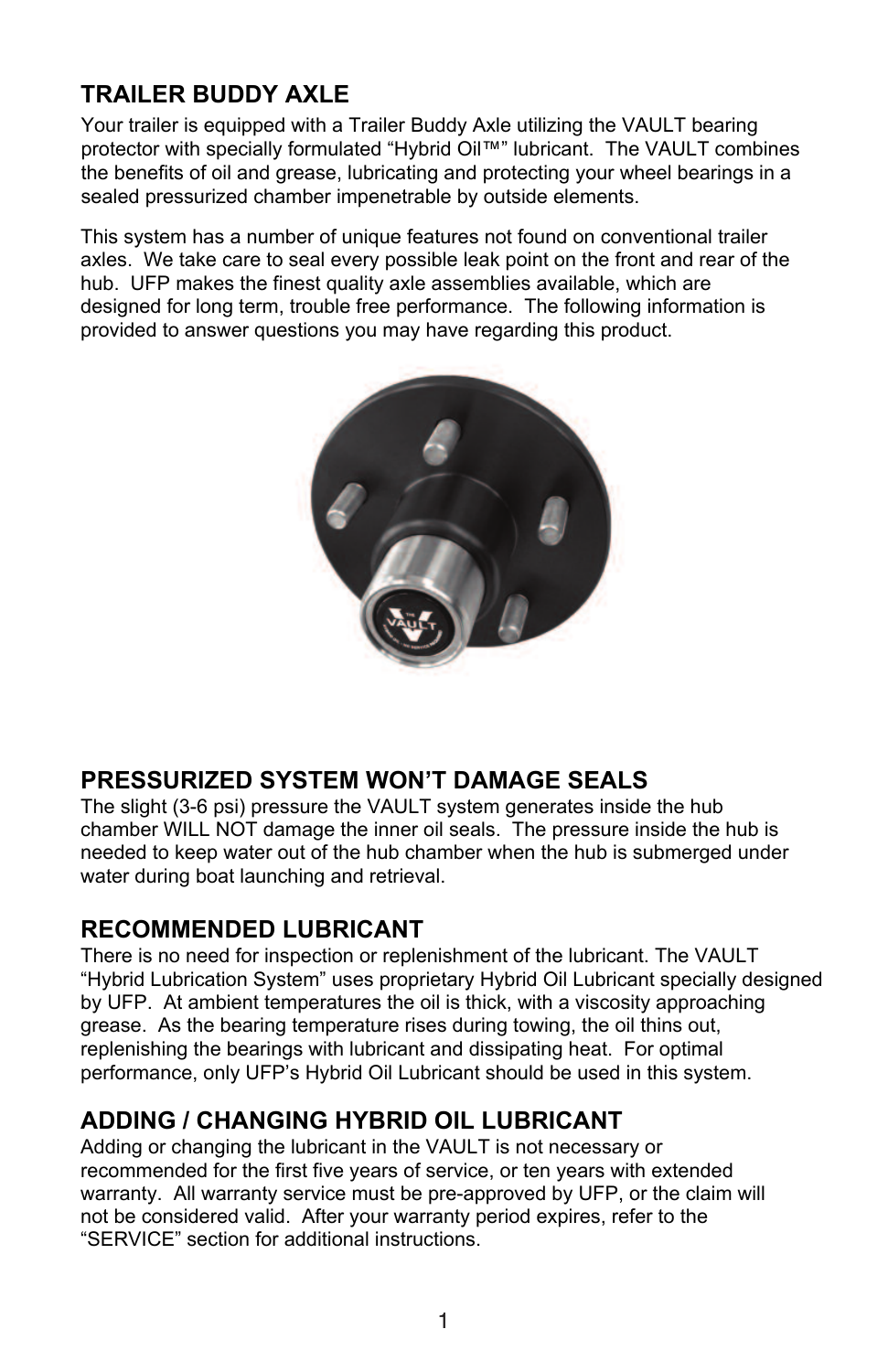# **BEARING CHECK**

If the bearings need to be adjusted or replaced, you must contact UFP first. We will help diagnose the problem and send instructions to assure that the work is done correctly. Failure to contact UFP before the work is begun will void the warranty.

Wheel bearings have been precisely torque-set at the factory. To assure your bearings are in good working order, we suggest you check your bearing adjustment at least once a year by following this procedure. Jack up on side of the trailer (make sure you use jack stands and chock the trailer wheels to keep the trailer from moving). Grip the edge of the tire and see if you can rock or move it. If you can move the outer edge of the tire more than 1/8", your bearings may need to be re-adjusted. Contact UFP for warranty instructions.

# **OIL LEAKAGE AT REAR SEAL**

A slight amount of oil seepage at the rear seal is normal and necessary to lubricate the wiper lip of the seal for long life and sealing contaminants out. If excessive leakage is occurring, contact UFP for instructions.

# **WHAT ELSE TO CHECK**

As a minimum general rule, before towing any trailer, make sure to at least check the following items on the trailer:

- Check cold tire pressures. Improperly inflated tires can cause catastrophic tire failure
- Make sure the trailer is level to the ground with both trailer and tow vehicle loaded with gear.
- Make sure your wheel lug nuts are tight. Wheel lug nuts should be tightened to a specific torque using a torque wrench (see your owners manual). Never use an impact wrench to tighten lug nuts.
- Be sure the coupler is secured. As insurance, insert the safety hitch pin or other locking device into the hole in the coupler to be sure it is properly latched and won't accidentally pop open.
- Be sure the trailer jack is raised and locked in place. Check that the trailer wiring is properly hooked up and working.
- Be sure the safety chains (or cables) and emergency brake cable (if equipped) are in place and properly secured so they won't fall off.

# **SERVICE**

The VAULT does not usually require any service. If you believe service is required, you must contact UFP prior to performing any work that would be covered under warranty.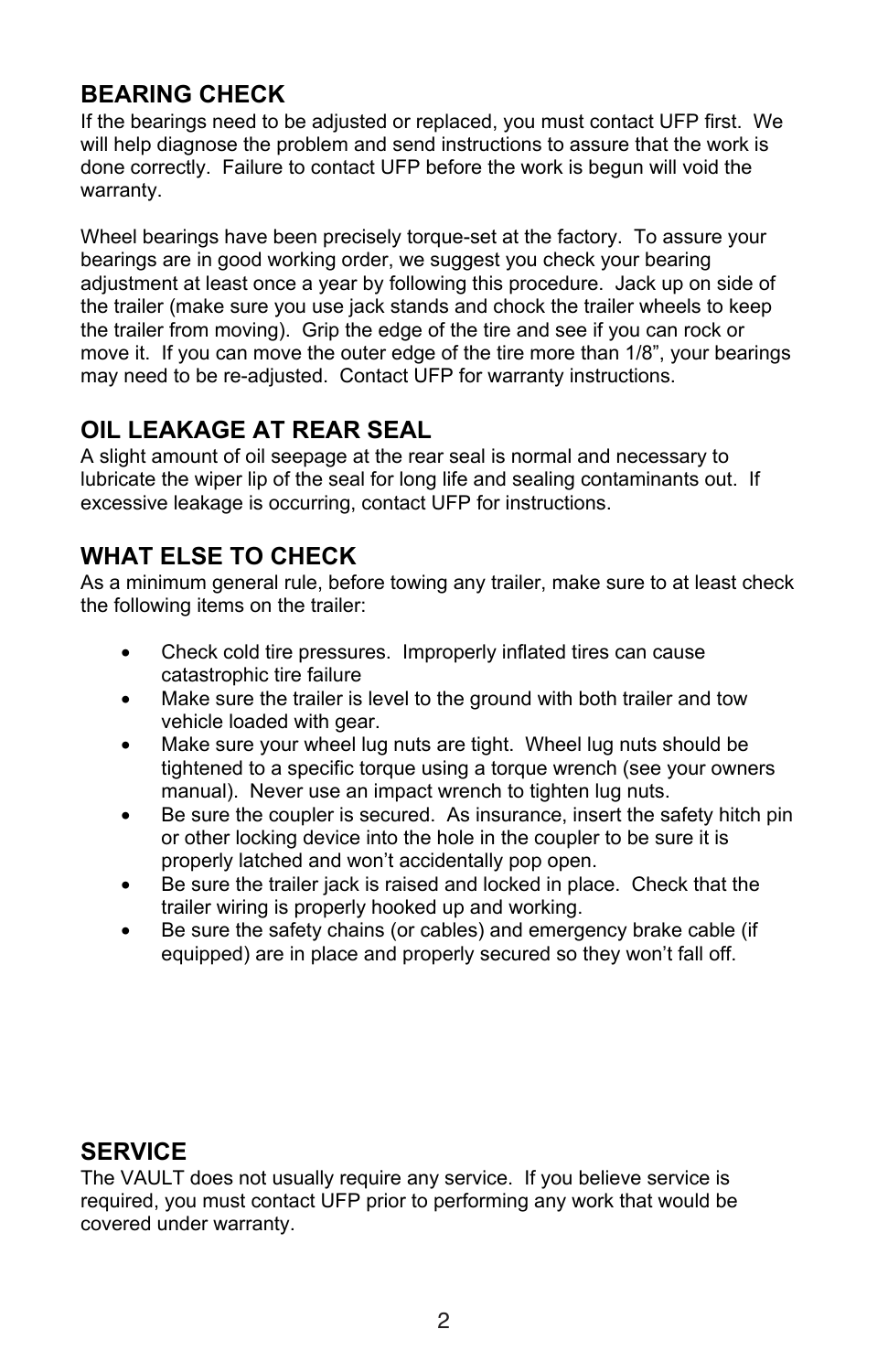# **BEARING ADJUSTMENT**

This procedure is to only be performed if bearing adjustment is deemed necessary after performing the bearing check procedure described in "BEARING CHECK" section.

Remove the VAULT wheel bearing protector. The protector is held in the hub by an interference fit. To remove cap, lay a block of wood against the side of it and strike the wood with a hammer. Place the wood on the opposite side and hit it again. Continue this procedure until you slowly "walk" the cap out of the hub. Remove the cotter pin and spindle nut retainer.

While rotating hub, tighten the spindle nut to 18-20 inch-pounds, which is about "finger tight." Do not over tighten. When the unit is positioned properly the wheel should turn easily and there should be no end-play (lateral movement) of the hub in respect to the spindle.

\*Note: Triple axle trailers require annual bearing adjustment service.

 nut at so that the cotter pin can be inserted without having to loosen or To replace the nut retainer, find a position where it will fit over the spindle tighten the nut. Insert a new cotter pin. Recheck end-play. Spread the ends of the cotter pin to keep it in place.

Make sure the rubber o-ring is installed in the nose of the hub. Clean the bore of the hub cavity thoroughly. Add Hybrid Oil Lubricant to the inside of the VAULT protector. Apply a thin film of Permatex High-Temp RTV Silicone Gasket Maker to the bore surface. Install the protector with a soft mallet until the shoulder seats against the hub nose.

## **BEARINGS**

 We use tapered roller bearings identical to those currently being used on many automobiles. Replacements are readily available.

| Axle                  | <b>Inner</b> |          |         | Outer   |
|-----------------------|--------------|----------|---------|---------|
| Load Capacity*        | Cone         | Cup      | Cone    | Cup     |
| 1500#-2500#           | L44649       | L44610   | L44649  | L44610  |
| 2900# -3750#          | L68149       | L68110** | L44649  | L44610  |
| 4200#                 | L68149       | L68110   | L68149  | L68110  |
| 5200# (6 Bolt) 2.328" | 25580        | 25520    | LM67048 | LM67010 |
| 6000# (6 Bolt) 2.441" | 25580        | 25520    | 15123   | 15245   |
| 7000# (8 Bolt) 2.717" | 25580        | 25520    | 14125A  | 14276   |

\*Axle load capacity will vary depending on beam size and overhang. \*\*Some hubs equiped with L68111 inner cups.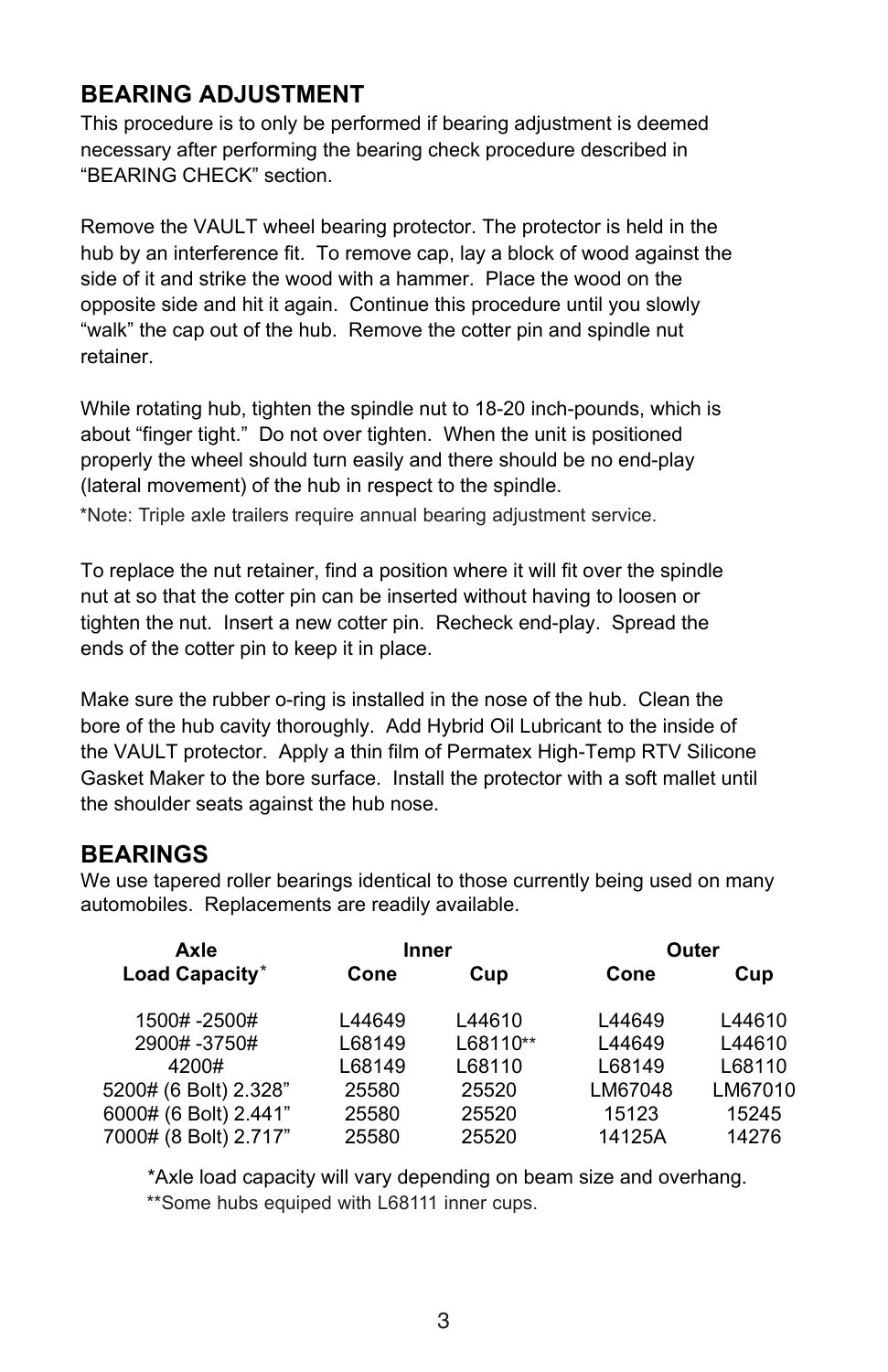# **OIL SEALS**

Each hub has a rear (inner) seal which keeps oil from leaking out of the back of the hub. The spring-loaded seals used on your axle are the best available for the application. The axle spindles are equipped with permanent, polished stainless steel seal surfaces for the seals to rotate on. This system should provide many years of use before seals need to be replaced.

### **REPLACEMENT PARTS**

Please contact UFP for certified replacement parts. Although some parts look identical or have the same description, they may not have the quality or dimensional tolerances needed to assure trouble free operation and optimum performance.

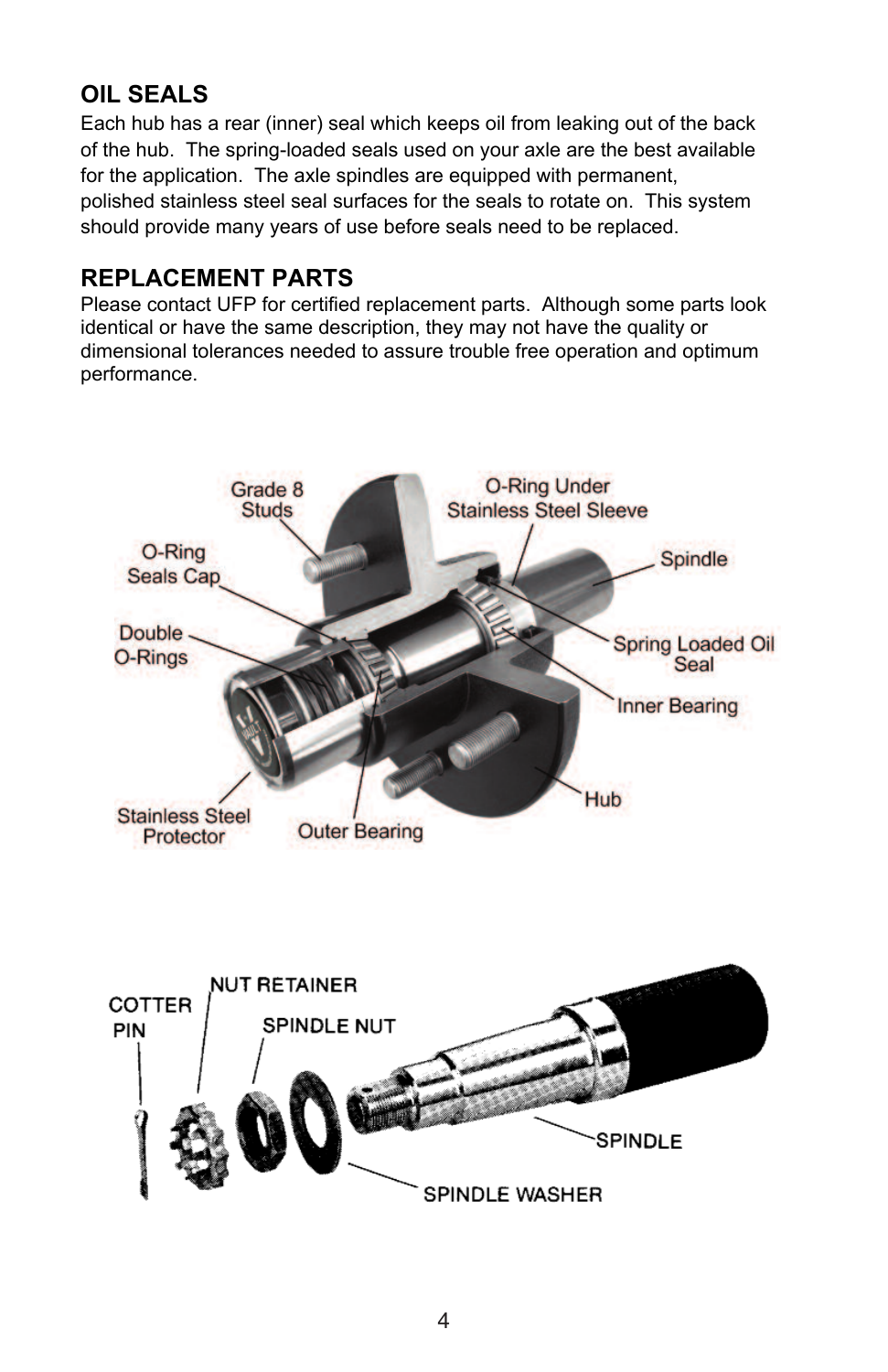## **REPLACING SEALS**

The hub or rotor must be removed from the axle and the seal forced out. It is impossible to remove the seal without damaging it. So, when you remove it, plan on replacing it. Because seals are a high quality design not widely available, you will have to obtain a replacement from the dealer, a bearing supply company, the trailer manufacturer or Unique Functional Products. Seals installed at the factory may have a Hypalon coating on the outside diameter. If you replace seals without Hypalon apply a thin film of Permatex High-Temp RTV Silicone Gasket Maker on the seal outside diameter and hub bore prior to installation.

Seals currently in use are:

| <b>Axle Load</b><br>Capacity | Seal Outer &<br><b>Inner Diameter</b> | <b>Inner</b><br><b>Bearing</b><br>Cone |
|------------------------------|---------------------------------------|----------------------------------------|
| 1500#-2500#                  | $1.98" \times 1.25"$                  | L44649                                 |
| 1500#-2500#                  | $1.98" \times 1.38"$                  | L44649                                 |
| 2900#-4200#                  | $2.33" \times 1.68"$ or               | L68149                                 |
|                              | $2.56" \times 1.68"$                  | L68149                                 |
| 5200#-6000# (6 Bolt)         | $3.38" \times 2.13"$                  | 25580                                  |
| 7000# (8 Bolt)               | $3.38" \times 2.13"$                  | 25580                                  |

\*Axle load capacity will vary depending on beam size and overhang.

#### **SEAL CONVERSION INFORMATION Replacement Part Numbers**

| Seal<br><b>Description</b> | Trailer<br><b>Buddy</b> | <b>NOK</b> | СR    | <b>National</b> |
|----------------------------|-------------------------|------------|-------|-----------------|
| 198-125-SP2-1              | 07020                   |            |       |                 |
| 198-138-SP2-1              | 07026                   | AB1990EO   | 13557 | 482163N         |
| 233-168-SP2-1              | 07027                   | AD2527EO   | 16657 | 473317          |
| 256-168-SP2-1              | 07028                   | AD2528EO   |       |                 |
| 256-168-SP2-1*             | 07031                   |            |       |                 |
| 326-213-SP2-1              | 07029                   | AD7131EO   |       |                 |
| 338-213-SP2-1              | 07040                   | AD8717EO   | 21352 |                 |
|                            |                         |            |       |                 |

\* For Vault Hybrid Lubrication Systems (HLS)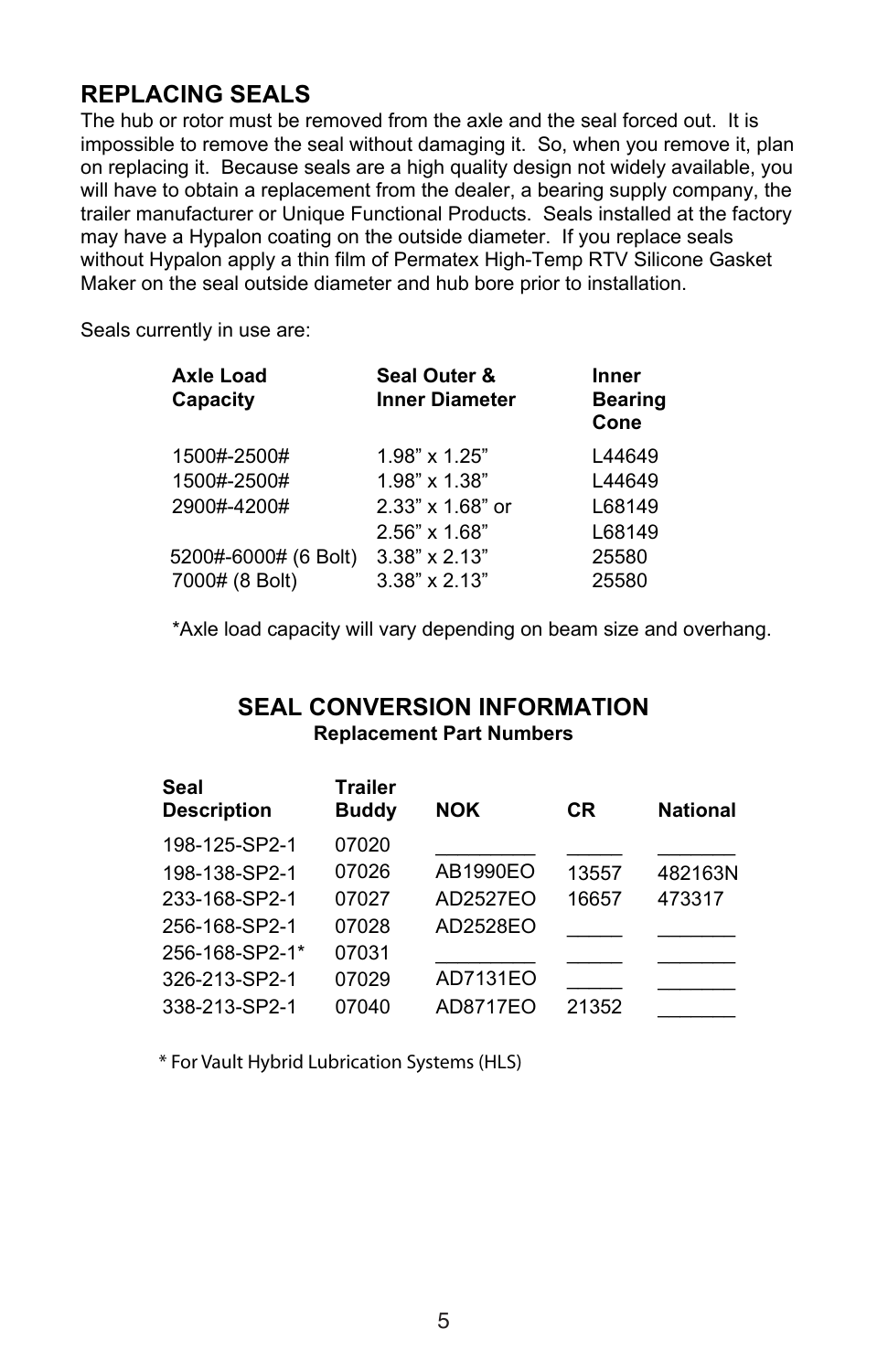## **WHEEL BOLTS (OR CONE NUTS)**

If you remove a wheel from a hub it is very important to properly tighten the wheel bolts when you reinstall the wheel.

Mount the wheel on the hub and start the wheel bolts into the hub as far as possible by hand. Then, using a proper lug wrench, tighten each wheel bolt moderately tight. Work your way around the wheel, tightening the bolts per diagram below until all bolts have been tightened. Then work your way around the wheel again, using the same bolt tightening sequence, and tighten each bolt to torque recommended by the trailer manufacturer.

It is important that the wheel be centered on the hub. The wheel may reseat itself slightly during the first miles of travel after installation. After 100-200 miles of travel, check wheel bolt tightness. Check periodically thereafter.

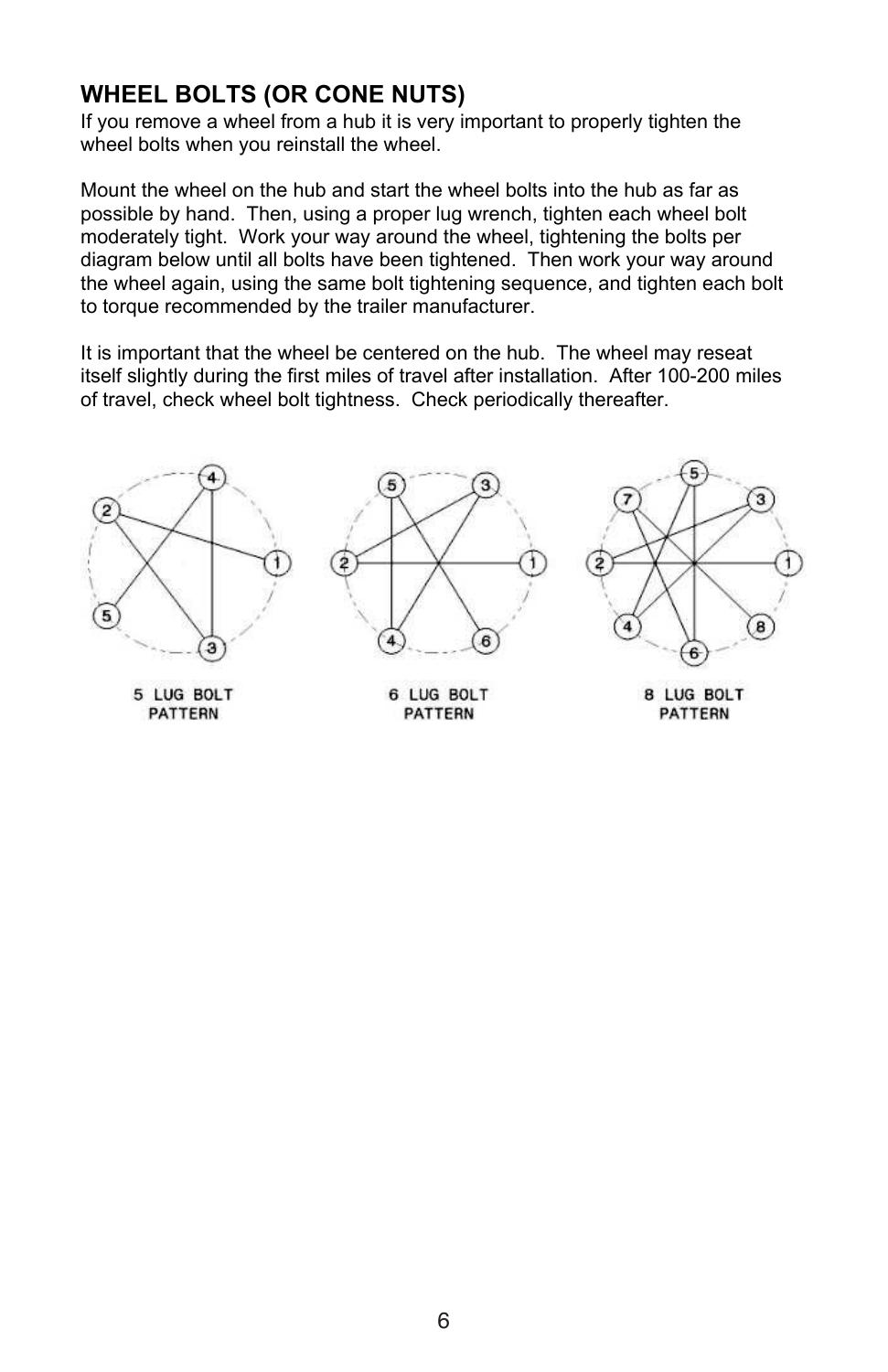| THE VAULT EXTENDED LIMITED WARRANTY OPTION CARD                                                                                                        |                                            |
|--------------------------------------------------------------------------------------------------------------------------------------------------------|--------------------------------------------|
| CONTACT INFORMATION:<br><b>ORIGINAL OWNER</b>                                                                                                          |                                            |
| <b>OWNER'S NAME:</b>                                                                                                                                   |                                            |
| <b>ADDRESS:</b><br><b>OWNER'S STREET</b>                                                                                                               | CITY/STATE/ZIP:                            |
| <b>OWNER'S PHONE:</b>                                                                                                                                  | $E-MAIL$                                   |
| DEALER NAME:                                                                                                                                           | DEALER CITY/STATE:                         |
| TRAILER INFORMATION:                                                                                                                                   |                                            |
| TRAILER MANUFACTURER                                                                                                                                   | TRAILER GVWR (Gross Vehicle Weight Rating) |
| WIN#<br>DATE BUILT:<br>7                                                                                                                               | DATE OF PURCHASE                           |
| AXLE SERIAL #'s (LOCATED ON A METAL PLATE ON THE BOTTOM OF EACH AXLE)                                                                                  |                                            |
|                                                                                                                                                        |                                            |
| FOR EXTENDED LIMITED WARRANTY ON THE VAULT AXLE, SEND THIS CARD WITH CREDIT CARD INFORMATION, CHECK<br>OR MONEY ORDER IN THE AMOUNT OF \$50.00 USD TO: |                                            |
|                                                                                                                                                        |                                            |
| UFP, 1041 Baxter Lane, Winchester, TN. 37398, Fax# 931-967-1828, 800-835-9211 Ext. 16<br>င်္                                                           |                                            |
| Lane, San Marcos, CA. 92069, Fax# 760-744-4709, 800-854-1905 Ext. 107<br>UFP, 135 Sunshine                                                             |                                            |
|                                                                                                                                                        |                                            |
| Visa <sub>.</sub><br>Credit Card number                                                                                                                | <b>Master Card</b>                         |
| Signature <sub>-</sub>                                                                                                                                 | <b>Expiration Date</b>                     |
| EXTENDED LIMITED WARRANTIES MUST BE PURCHASED WITHIN ONE YEAR OF START OF ORIGINAL WARRANTY.                                                           |                                            |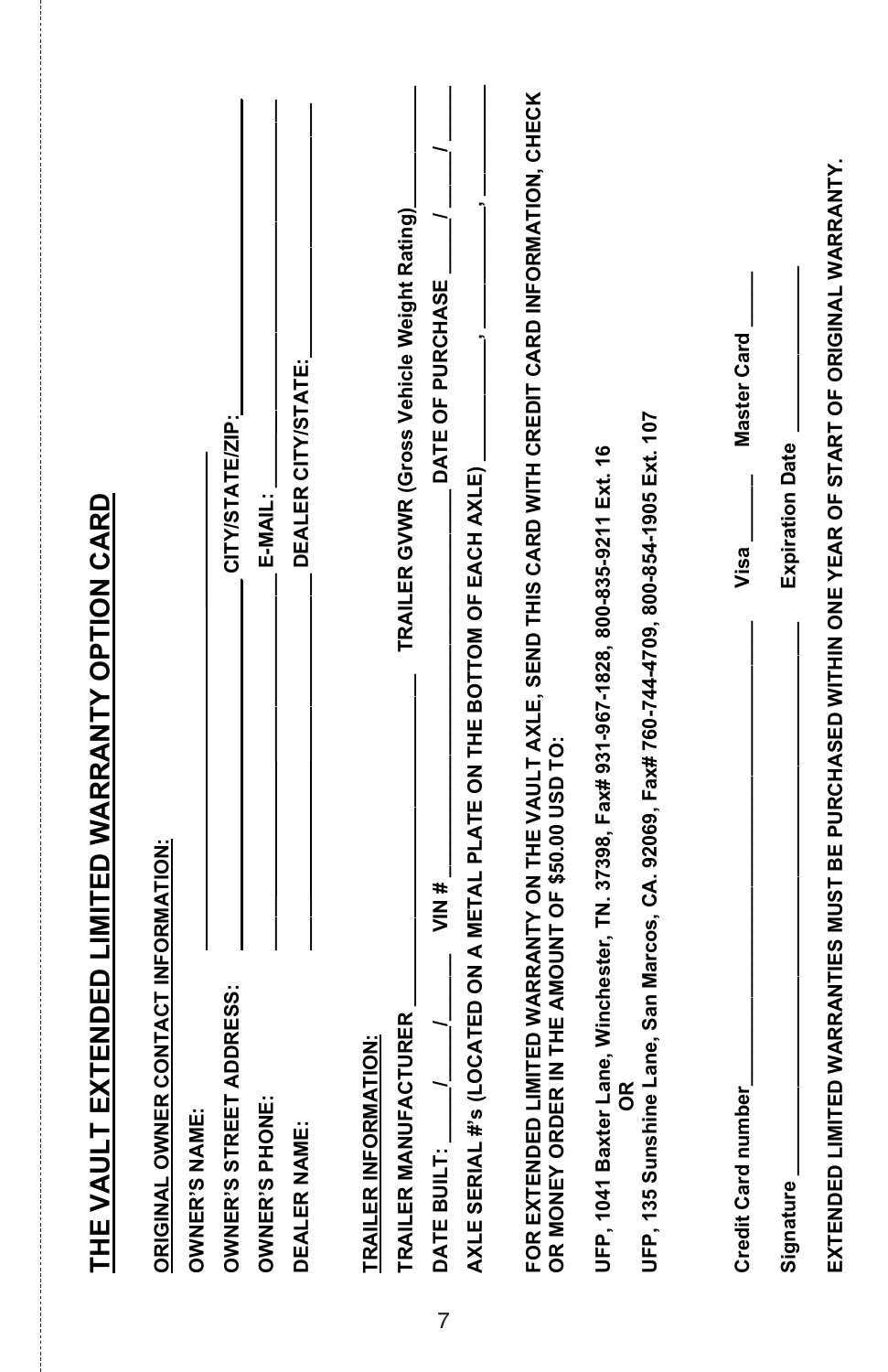# **TRAILER BUDDY AXLE WITH THE VAULT "HLS" LIMITED WARRANTY**

Original Limited Warranty - Trailer Buddy Axles, with the VAULT, are guaranteed against bearing failure due to defects in materials or workmanship under normal use for the period of five years from manufacture date of trailer. This warranty applies to first owner only. The first owner can purchase an additional five-year, Extended Limited Warranty from UFP within the first year of ownership.

An Extended Limited Warranty registration form is supplied in this Owners Manual and comes along with every new trailer. This form allows the original owner to purchase the Extended Limited Warranty option.

The Extended Limited Warranty begins 60 months from the manufacture date of the trailer and cannot be transferred to subsequent owners/purchasers.

Extended Limited Warranty extends to the original owner and last for 60 months from the date it begins.

Contact UFP for details and Extended Limited Warranty.

#### **Use of Vehicle Identification Number (VIN) and Axle Serial Number.**

The VIN is a 17 digit number located on the trailer identification label on the left side of the trailer. The axle serial number is located on the metal tag on the axle beam. The axle serial number gives us the most complete information on your axle. Be sure to include the VIN, Trailer Date of Manufacture, and Axle Serial Number(s) in all communications with UFP.

#### **Limitations of Coverage**

This warranty does not cover:

- Damage caused by accidents, road hazards. overload, or modification lof products.
- Failure attributable to improper assembly of, or damage to components if hub is removed from axle spindle.
- Damage caused by use of wheels not supplied by trailer manufacturer.
- Damage caused by overheated brakes or worn brake pads.
- Normal wear and tear including corrosion.
- Loss of use.
- Triple axle trailers require annual bearing adjustment service that is not covered under warranty.

Braking components are covered under a separate warranty.

This warranty is limited to defective parts replacement only. Charges for installing replacement parts, damage incurred to other equipment as well as accidental or consequential damages connected therewith are excluded. Some states do not allow the exclusion or limitation of incidental or consequential damages, so the above limitations may not apply to you.